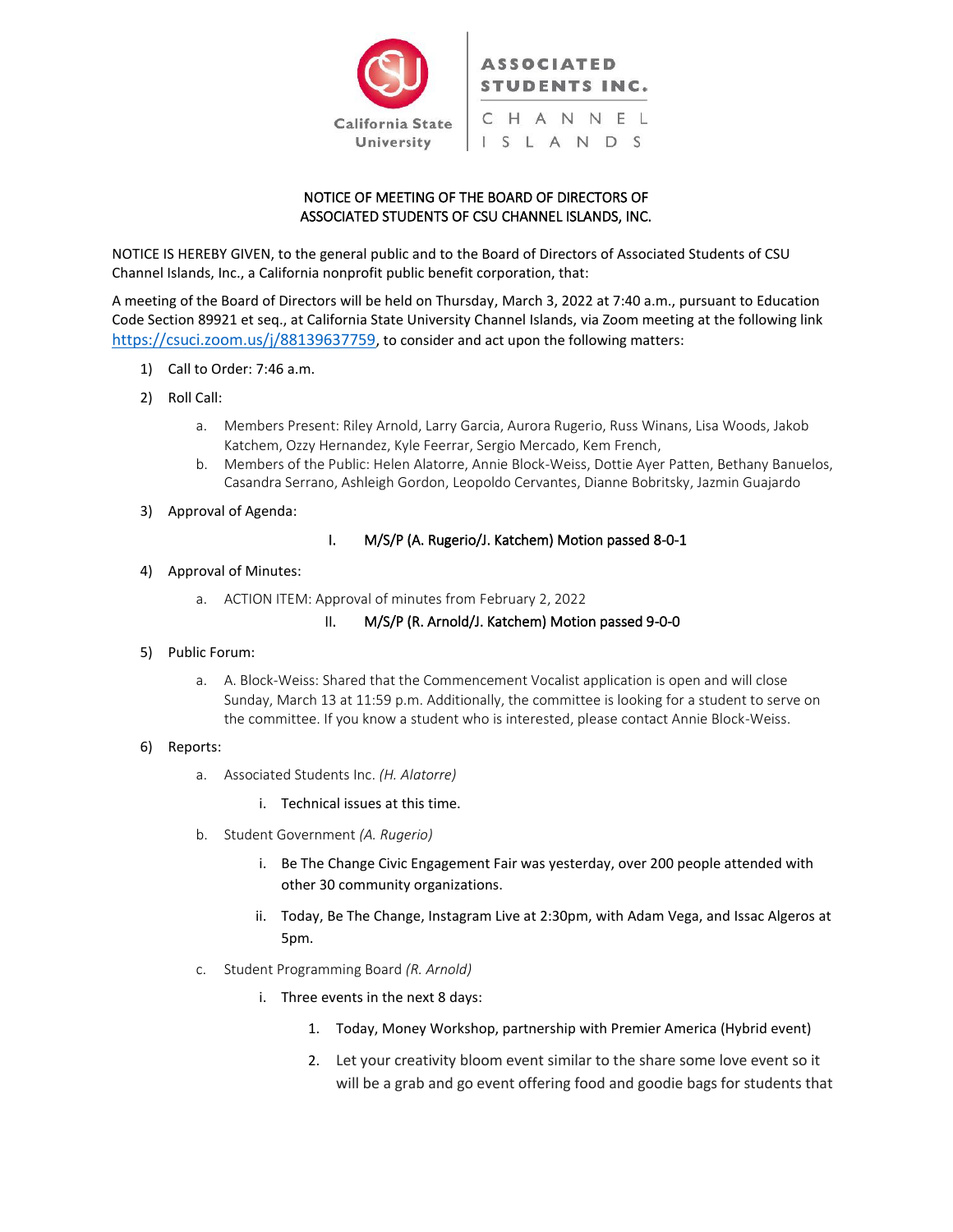provide supplies to celebrate spring and women's history month. It is on March 7th from 12pm-2pm.

- 3. Night Market on March 11 from 6-9pm. Filled with small business
- d. Student Union *(B. Banuelos)*
	- i. Two members of the Student Union team, international students, have resigned to focus on preparing for after graduation.
	- ii. ASI as a whole will be launching the 2022-2023 paid positions!
	- iii. Rafa is our Custodian and will continue working with us for the time being.
	- iv. SPB and the SU will be attending ACUI in Chicago in just two short weeks.
	- v. Working with IT to get a laptop charging locker in the Student Union. This was funded by the campus HERF funding.
	- vi. The new spaces on the first floor of the Student Union are near completion!
	- vii. Collaborating with the Basic Needs office on the Food Share program in April.
	- viii. H. Alatorre:
		- 1. ASI is collaborating with Charting our Course with the Provost.
		- 2. ASI is also serving on various committees, and we have been asked for students to serve on 3 search committees for the University.
- e. The CI View *(S. Mercado)*
	- i. Special print edition of The CI View came out last week.
	- ii. The CI View promoted Student Press Freedom Day last week, focusing on the importance of freedom of speech.
	- iii. Sending three students (Sergio Mercado, Griffin Giboney, and Jordan Wehlage) and Annie Block-Weiss to the National College Media Convention in NYC March 8 -13.
	- iv. Reporter Week is coming the week of March 21. Join us on Instagram LIVE!
	- v. Design Assistant, Elise Bechtel and Opinion and Entertainment Editor, A'ishah Crawford are resigning from The CI View to focus on other things at this time. Bechtel's last day was Feb. 25, 2022, and Crawford's last day will be March 4, 2022.
- f. Community Report: *(None)*
- 7) Outstanding Business: *None*
- 8) New Business:
	- a. INFORMATION ITEM: The CI View Student News Print Edition (S. Mercado / A. Block-Weiss)
		- i. See attached PowerPoint Presentation
		- ii. Questions:
			- 1. The Board appreciated the data and detailed information that came to making this decision and the Board thinks this is a great move for the organization.